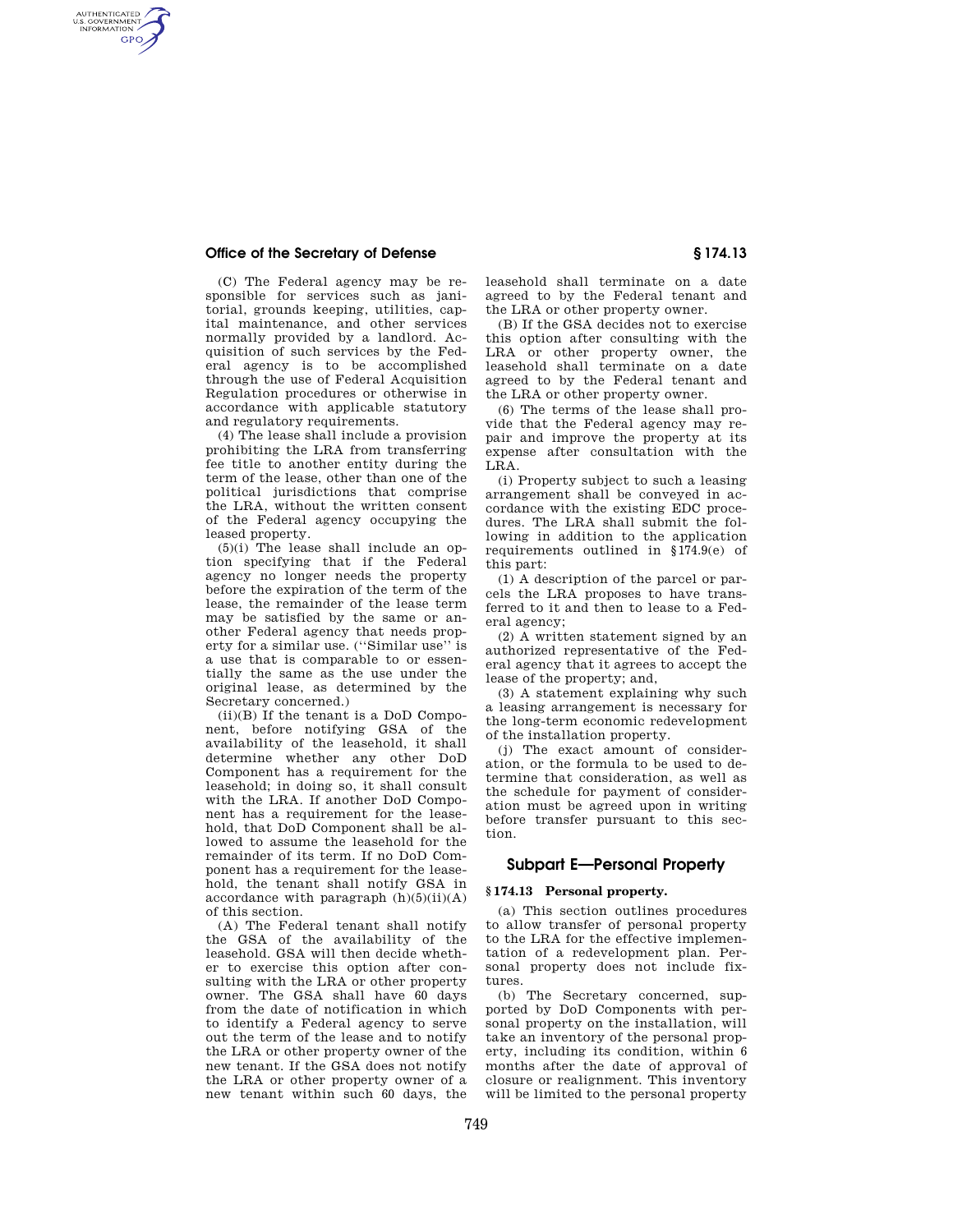located on the real property to be disposed of by the Military Department. The inventory will be taken in consultation with LRA officials. If there is no LRA, the Secretary concerned shall consult with the local government in whose jurisdiction the installation is wholly located, or a local government agency or a State government agency designated for that purpose by the Governor of the State. Based on these consultations, the installation commander will determine the items or category of items that have the potential to enhance the reuse of the real property.

(c) Except for property subject to the exemptions in paragraph (e) of this section, personal property with potential to enhance the reuse of the real property shall remain at an installation being closed or realigned until the earlier of:

(1) One week after the Secretary concerned receives the redevelopment plan;

(2) The date notified by the LRA that there will be no redevelopment plan;

(3) 24 months after the date of approval of the closure or realignment of the installation; or

(4) 90 days before the date of the closure or realignment of the installation.

(d) National Guard property under the control of the United States Property and Fiscal Officer is subject to inventory and may be made available for redevelopment planning purposes.

(e) Personal property may be removed upon approval of the installation commander or higher authority, as prescribed by the Secretary concerned, after the inventory required in paragraph (b) of this section has been sent to the LRA, when:

(1) The property is required for the operation of a unit, function, component, weapon, or weapons system at another installation;

(2) The property is uniquely military in character and is likely to have no civilian use (other than use for its material content or as a source of commonly used components). This property consists of classified items; nuclear, biological, and chemical items; weapons and munitions; museum property or items of significant historic value that are maintained or displayed on loan; and similar military items;

**§ 174.13 32 CFR Ch. I (7–1–10 Edition)** 

(3) The property is not required for the reutilization or redevelopment of the installation (as jointly determined by the Secretary concerned and the  $LRA$ ):

(4) The property is stored at the installation for purposes of distribution (including spare parts or stock items) or redistribution and sale (DoD excess/ surplus personal property). This property includes materials or parts used in a manufacturing or repair function but does not include maintenance spares for equipment to be left in place;

(5) The property meets known requirements of an authorized program of a DoD Component or another Federal agency that would have to purchase similar items, and is the subject of a written request by the head of the DoD Component or other Federal agency. If the authority to acquire personal property has been delegated, a copy of the delegation must accompany the request. (For purposes of this paragraph, ''purchase'' means the DoD Component or Federal agency intends to obligate funds in the current quarter or next six fiscal quarters.) The DoD Component or Federal agency must pay packing, crating, handling, and transportation charges associated with such transfers of personal property;

(6) The property belongs to a nonappropriated fund instrumentality (NAFI) of the Department of Defense; separate arrangements for communities to purchase such property are possible and may be negotiated with the Secretary concerned;

(7) The property is not owned by the Department of Defense, *i.e.*, it is owned by a Federal agency outside the Department of Defense or by non-Federal persons or entities such as a State, a private corporation, or an individual; or,

(8) The property is needed elsewhere in the national security interest of the United States as determined by the Secretary concerned. This authority may not be re-delegated below the level of an Assistant Secretary. In exercising this authority, the Secretary may transfer the property to any DoD Component or other Federal agency.

(f) Personal property not subject to the exemptions in paragraph (e) of this section may be conveyed to the LRA as